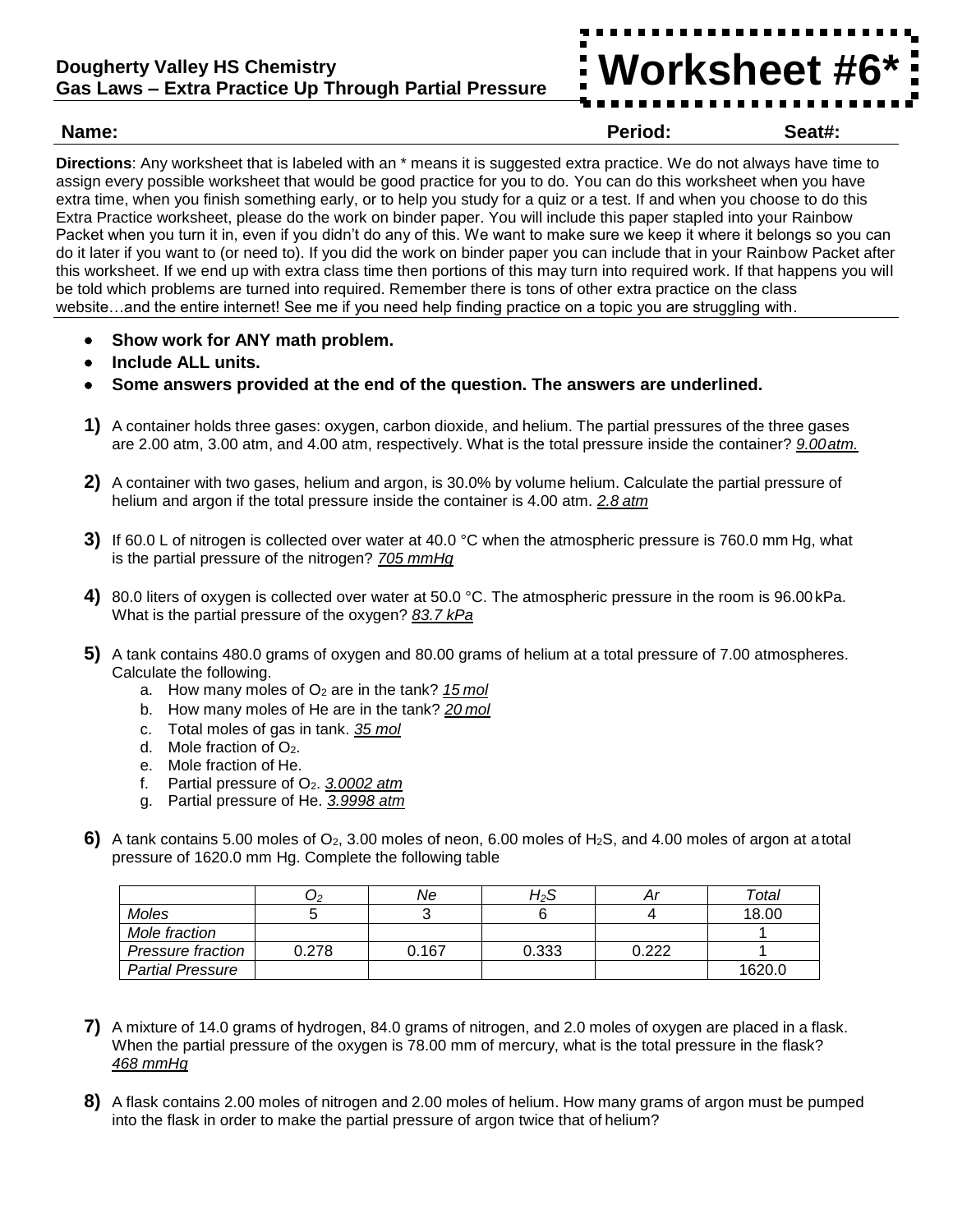- **9)** A mixture of neon and argon gases exerts a total pressure of 2.39 atm. The partial pressure of the neon alone is 1.84 atm, what is the partial pressure of the argon? *0.55 atm*
- **10)** A 450 cm<sup>3</sup> sample of hydrogen is collect over water at 12°C. The pressure of the hydrogen and water vapor mixture is 78.5 kPa. What is the partial pressure of the dry hydrogen gas? *77.1kPa*
- **11)** 888 cm<sup>3</sup> of oxygen are collected over water with a temperature of 27°C. The total pressure of the gases is 55.8 kPa. What is the partial pressure of the dry gas? *52.2 kPa*
- **12)** What is the total pressure of a mixture of gases made up of CO<sub>2</sub>, O<sub>2</sub> and H<sub>2</sub> if the partial pressures are 22.3 kPa, 44.7 kPa and 112 kPa respectively?
- **13)** A quantity of Helium is collected over water at 70 °C, and the mixture has a pressure of 89.9 kPa. What is the partial pressure of the water vapor?
- **14)** A sample of hydrogen is collected by displacing a sample of water with a temperature of 35 °C. The mixture has a total pressure of 114 kPa. What is the partial pressure of the dry hydrogen?
- **15)** When nitrogen is prepared and collected over water at 30°C and a total pressure of 784.2 torr, what is its partial pressure (in torr)?
- **16)** Air is composed of several gases. The partial pressure of Nitrogen is 593.4 mm Hg. The partial pressure of Argon is 7.07 mm Hg. The other gases, besides oxygen, total 0.31 mm Hg. What is the partial pressure of oxygen at mean sea level?
- **17)** A volume of 546 mL of hydrogen is collected over water at 30°C when the atmospheric pressure is 100.45 kPa. How many moles of hydrogen are present?
- **18)** In an experiment, a student collects 107 mL of H<sub>2</sub> over water at a pressure of 104.8 kPa and a temperature of 31 $^{\circ}$ C. How many grams of H<sub>2</sub> are present?
- **19)** At an atmospheric pressure of 2 atm and a temperature of 300K, a chemist collects 1.6 L of hydrogen over water. How many moles did the chemist collect?
- **20)** What is the value of and units on R? What is R called ("A letter" is not the correct answer!)?
- **21)** A 50.00 liter tank at minus 15.00 °C contains 14.00 grams of helium gas and 10.00 grams of nitrogen gas.
	- a. Determine the moles of helium gas in the tank.
	- b. Determine the moles of nitrogen gas in the tank.
	- c. Determine the mole fraction of helium gas in the tank.
	- d. Determine the mole fraction of nitrogen gas in the tank.
	- e. Determine the partial pressure of helium gas in the tank.
	- f. Determine the partial pressure of nitrogen gas in the tank.
	- g. Determine the total pressure of the mixture in the tank.
	- h. Determine the volume that the mixture will occupy at STP.

Combined Gas Law Problems which also require Dalton's Law also. *Remember:* A gas collected over water is always considered to be saturated with water vapor. The vapor pressure of water varies with temperature and must be looked up in a chart (You should have one in your reference section, and you can find the charts online too).

- **22)** 690.0 mL of oxygen are collected over water at 26.0 °C and a total pressure of 725.0 mm of mercury. What is the volume of dry oxygen at 52.0 °C and 800.0 mm pressure?
- **23)** 400.0 mL of hydrogen are collected over water at 18.0 °C and a total pressure of 740.0 mm of mercury.